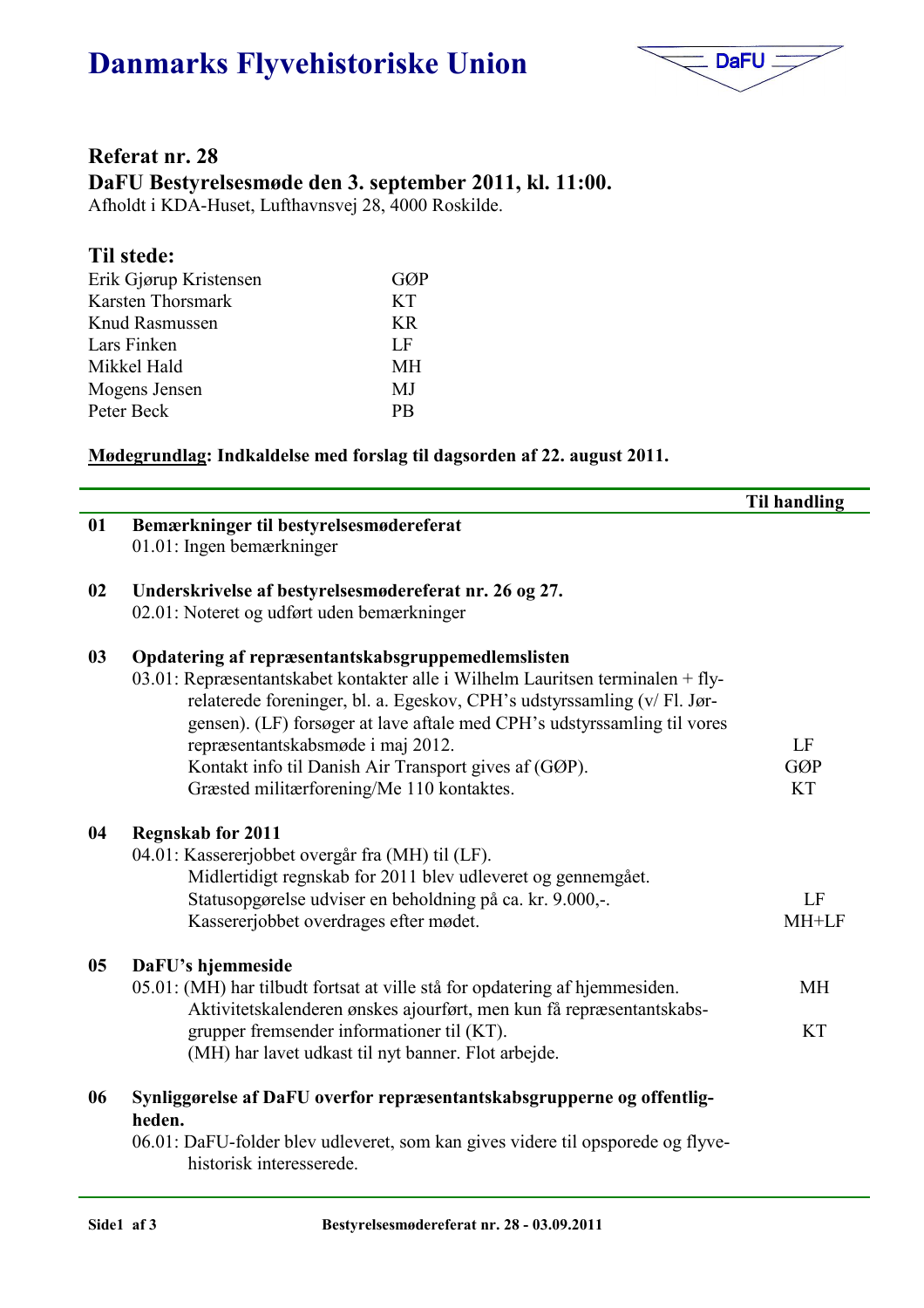

| 07 | DaFU-konference 2011                                                                                                                    |            |
|----|-----------------------------------------------------------------------------------------------------------------------------------------|------------|
|    | 07.01: (MJ) gennemgik det foreløbige konference-program.                                                                                | MJ/KT/PHH  |
|    | Sven Scheiderbauer's radarforedrag, årstal 1944-1953 blev anfægtet af                                                                   |            |
|    | (KR), som mente at det første system blev igangsat 1939. (MJ) checker                                                                   |            |
|    | af med Sven for verificering.                                                                                                           | MJ         |
|    | Første kontakt til Mathias Rust synes usikker. Efterfølgende kontaktfor-                                                                |            |
|    | søg er ikke lykkedes. Vi har modtaget en tilbagemelding, fra en "forkert"                                                               |            |
|    | Mathias Rust, samt en negativ tilbagemelding fra Berlin Stiftung.                                                                       |            |
|    | Alternativt til Mathias Rust, har (KT) fået kontakt til Mariann Alberg, der                                                             |            |
|    | har arbejdet 30 år i Mission Control ved NASA. Mariann vil meget gerne                                                                  |            |
|    | fortælle om sit arbejde der, og (KT) har nu indgået en aftale.                                                                          |            |
|    | (KR) mente at det var væsentligt at repræsentantskabsgrupper kommer                                                                     |            |
|    | med indlæg på konferencen. Efter drøftelse, udgik emnet.                                                                                |            |
|    | 07.02: Praktiske oplysninger om konferencen.                                                                                            |            |
|    | (MJ) kontakter Thomas Wegener Friis om opstilling som ordfører.                                                                         | MJ         |
|    | Alternativt spørges Peer Henrik Hansen.                                                                                                 | MJ         |
|    | Forløbet i konference-foredragene blev godkendt, men kan dog omgrup-                                                                    |            |
|    | peres efter behov.                                                                                                                      |            |
|    | 2 praktiske studerende vil styre det praktiske forløb, og vi får sandwich                                                               |            |
|    | fra en god leverandør.                                                                                                                  |            |
|    | Auditorier vil stå til rådighed for os, uanset antal deltagere.<br>Vi vil søge Ellehammerfonden om støtte, qua indlægget om Ellehammer. | <b>KT</b>  |
|    | Dansk Flyvehistorisk Forening v/Carsten Jørgensen, har tilbudt os et                                                                    |            |
|    | tema-hæfte omhandlende Ellehammers helikopterflyvning i 1912 (Flyve-                                                                    |            |
|    | historisk Tidsskrift nr. 4 / 2006) i 50 ekspl. til en pris af kr. 10,- pr. stk.,                                                        |            |
|    | dette tilbud blev vedtaget.                                                                                                             | <b>KT</b>  |
|    | Deltager afgift blev drøftet til ca. kr. 150,-.                                                                                         |            |
|    | 200 stk. konferenceprogrammer, vil Mikkel/Marlene kunne trykke.                                                                         | <b>MH</b>  |
|    | Invitation til repræsentantskabsgrupperne sendes pr. mail med program,                                                                  |            |
|    | som trykkes efterfølgende til udlevering på konferencen.                                                                                | KT/MH      |
|    | Tilmelding skal ske på <b>konference@dafu.dk</b> med info til (KT) for udfær-                                                           |            |
|    | digelse af konferenceskilte.                                                                                                            | LF/KT      |
|    | Omtale i blade (ej i FLYV, kun kalender).                                                                                               | <b>KT</b>  |
|    | Eksterne invitationer indbydes som sidst, med deadline 8. sept.                                                                         | MJ/KT      |
|    | (GØP) kontakter Anders Madsen/Jens Trabolt vedr. annonce i FLYV,                                                                        |            |
|    | eller redaktionel omtale.                                                                                                               | <b>GØP</b> |
|    | Pressemeddelelse + opslag på Syddansk Universitet.                                                                                      |            |
|    | (KT) sørger for gave/honorar til foredragsholderne, samt navneskilte.                                                                   | KT         |
|    | (MH) opretter indlæg på www.kulturnaut.dk.                                                                                              | <b>MH</b>  |
|    | Og en lille finurlig tilføjelse: Mikkel lavede kaffen, fordi han har JAVA                                                               |            |
|    | installeret på PC'en.                                                                                                                   |            |
| 08 | <b>Diverse</b>                                                                                                                          |            |
|    | 08.01: Udflugt til Holland, arrangeres af DFS i DaFU-regi, evt. ved hjælp af                                                            |            |
|    | Cultours, der har specialiseret sig i historiske rejser.                                                                                | <b>PB</b>  |
|    | (LF) foreslog at det kunne være en idé, at gøre holdt i Bremen ved Hein-                                                                |            |

besøg hos Airbus for besigtigelse af Condor-renoveringen. (KR) oplyste at DFF havde haft en udflugt til Westfalia. Været i Bücke-

rich Fockes museum, med bl.a. original vindtunnel og/eller aflægge et